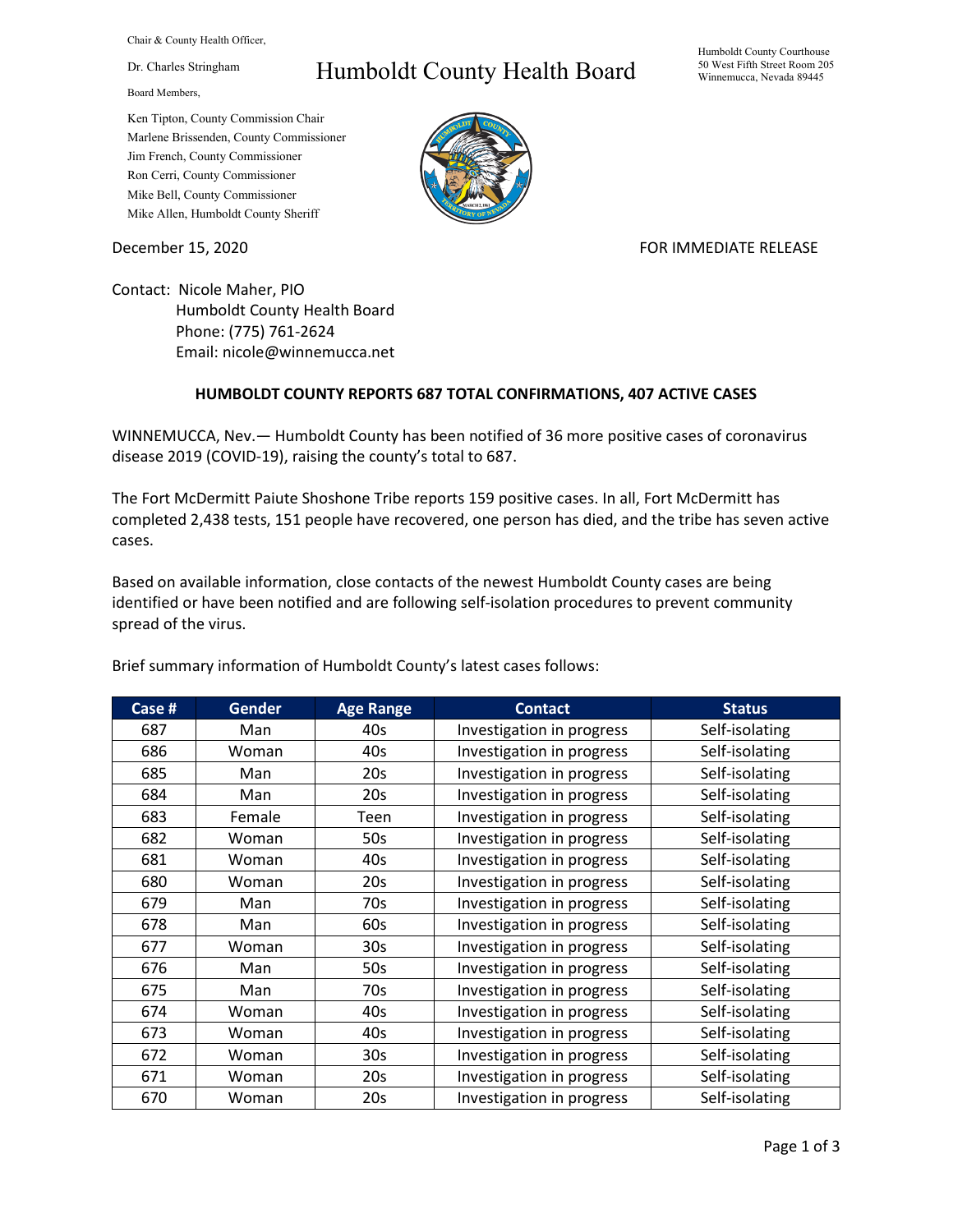| Case # | <b>Gender</b> | <b>Age Range</b> | <b>Contact</b>            | <b>Status</b>  |
|--------|---------------|------------------|---------------------------|----------------|
| 669    | Man           | 50s              | Investigation in progress | Self-isolating |
| 668    | Man           | 30 <sub>s</sub>  | Investigation in progress | Self-isolating |
| 667    | Woman         | 40s              | Investigation in progress | Self-isolating |
| 666    | Woman         | 60s              | Investigation in progress | Self-isolating |
| 665    | Woman         | 50s              | Investigation in progress | Self-isolating |
| 664    | Male          | Child            | Investigation in progress | Self-isolating |
| 663    | Male          | Child            | Investigation in progress | Self-isolating |
| 662    | Female        | Child            | Investigation in progress | Self-isolating |
| 661    | Woman         | 30 <sub>s</sub>  | Investigation in progress | Self-isolating |
| 660    | Man           | 60s              | Investigation in progress | Self-isolating |
| 659    | Man           | 60s              | Investigation in progress | Self-isolating |
| 658    | Woman         | 30 <sub>s</sub>  | Investigation in progress | Self-isolating |
| 657    | Man           | 40s              | Investigation in progress | Self-isolating |
| 656    | Man           | 70s              | Investigation in progress | Self-isolating |
| 655    | Man           | 40s              | Investigation in progress | Self-isolating |
| 654    | Woman         | 30 <sub>s</sub>  | Investigation in progress | Self-isolating |
| 653    | Man           | 30 <sub>s</sub>  | Investigation in progress | Self-isolating |
| 652    | Woman         | 30 <sub>s</sub>  | Investigation in progress | Self-isolating |

Of the previous 651 cases, 273 have recovered, 364 are self-isolating, seven are hospitalized locally, and seven have died; Humboldt County has 407 active cases.

During a press conference Sunday evening, Governor Steve Sisolak announced he is extending the current "statewide pause" through January 15.

The governor said his decision comes as COVID-19 cases continue to surge across Nevada, even as the Christmas and New Year's holidays loom ahead.

The restrictions apply to businesses like restaurants, gyms and casinos. It also applies to private and public gatherings.

Governor Sisolak reminded Nevadans the state's increased cases are taxing hospitals, jeopardizing residents' access to healthcare—for COVID-19 related or other illnesses.

Governor Sisolak mentioned the possibility of having to take more drastic steps if case numbers continue to rise.

Humboldt County Health Officer Charles Stringham, MD, asked Humboldt County residents to take the statewide pause seriously.

"Pause in your own lives," he said. "Try not to gather, try to work from home if possible, try to coordinate your shopping so you get more done in fewer trips."

Dr. Stringham added, "If we all work together, we can help our numbers come down and we can keep our hospitals, businesses and schools open."